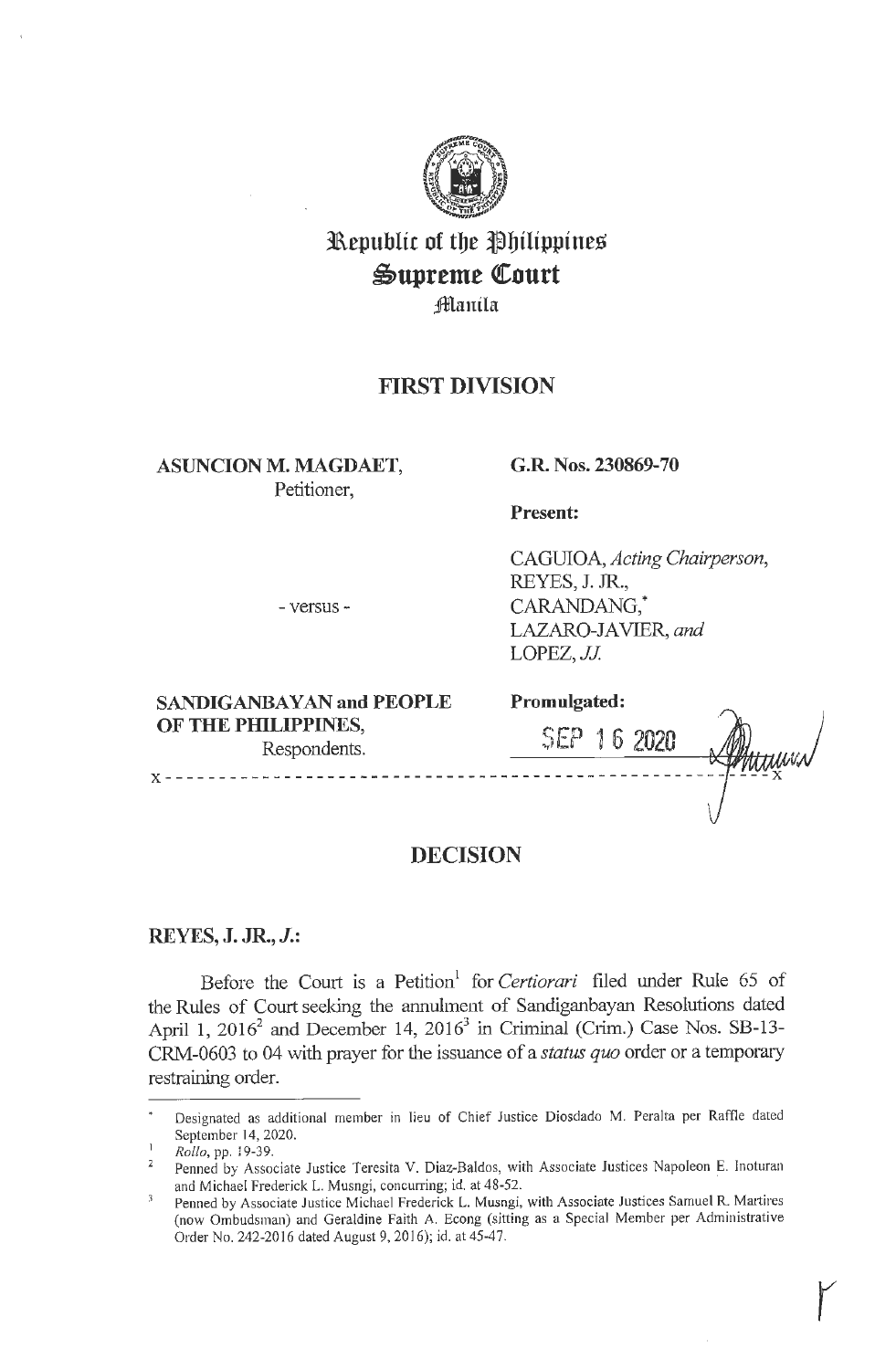$\sqrt{ }$ 

#### **The Facts**

The present case stemmed from a Complaint Affidavit<sup>4</sup> dated April 5, 2002 filed by Deputy Director Fermin S. Nasol of the Special Investigation Service of the National Bureau of Investigation (NBI) before the Office of the Ombudsman (Ombudsman) against public officials and employees of the One-Stop Shop Inter-Agency Tax Credit and Drawback Center of the Department of Finance (DOF-Center) and certain private individuals who were corporate officers and stockholders of Nikko Textile Mills, Inc. (NTMI).

In a Resolution<sup>5</sup> dated May 12, 2003 (2003 Resolution), Graft Investigation Officer I Myrna A. Corral (GIO Corral) of the Office of the Ombudsman Evaluation and Preliminary Investigation Bureau recommended the filing of criminal charges against DOF Undersecretary Antonio **P.** Belicena (Belicena), Deputy Executive Director Uldarico P. Andutan, Jr. (Andutan), Evaluator Purita S. Napeñas, herein petitioner Supervising Tax Specialist Asuncion M. Magdaet (Magdaet), in conspiracy with Charles Uy (Uy), Ma Uy Yu (Yu),<sup>6</sup> Yu Chin Tong (Tong), and Emerito Guballa (Guballa) for:  $i$ ) violation of Section 3(e) in relation to Section 3(j) of Republic Act (R.A.) No. 3019<sup>7</sup>; and *ii*) estafa through falsification under the Revised Penal Code. In connection with her 2003 Resolution, GIO Corral drafted two Informations which read:

# *Crim Case No. SB-13-CRM-0603*  (Violation of Section 3(e) ofR.A. No. 3019)

That on November 15, 1996 and/or sometime prior or subsequent thereto, in the City of Manila, Philippines, and within the jurisdiction of this Honorable Court, accused [Belicena], [Andutan], [Napeñas] and [Magdaet], all public officers being then the Undersecretary of Department of Finance, Deputy Executive Director, Evaluator and supervising Tax Specialist II, respectively, of the [DOF-Center], while in the perfonnance of their official functions, committing the offense in relation to the office, conspiring with each other, together with accused [Uy], [Tong], [Yu] and [Guballa], all private individuals, all connected with [NTMI]) through manifest partiality and evident bad faith did then and there willfully, unlawfully and criminally cause undue injury to the government and give unwarranted benefits, advantage or preference to [NTMI] by causing the processing, evaluation, recommending the approval and approving through the issuance of Tax Credit Certificate No. 006355 in the amount of [P]2,411,773.00 the tax credit claimed/applied by [NTMI] which was granted as tax credit on raw materials under Article 39(k) of Executive Order No. 226, as amended for the 83,144.88 kilograms of 70D Nylon Filament Yam which it falsely represented through falsified documents submitted in support of the tax credit application, such as among others, Import Entry and Internal Revenue Declaration No. 02103839, Bill of Lading No. BSMAD 6-0080 and Bureau of Customs' Official Receipt No. 59994543 to have been imported from Sunkyong Industries, Korea for which taxes and other fees were paid and which purported Nylon Knitted Fabrics end product in the total quantity of 80,731.00

 $^{4}$  Id. at 136-143.

Id. at 102-135.

<sup>6</sup> Also referred to as "May Uy Yu" and "Mary Uy Yu" in some parts of the *rollo.* 

ANTI-GRAFT AND CORRUPT PRACTICES ACT.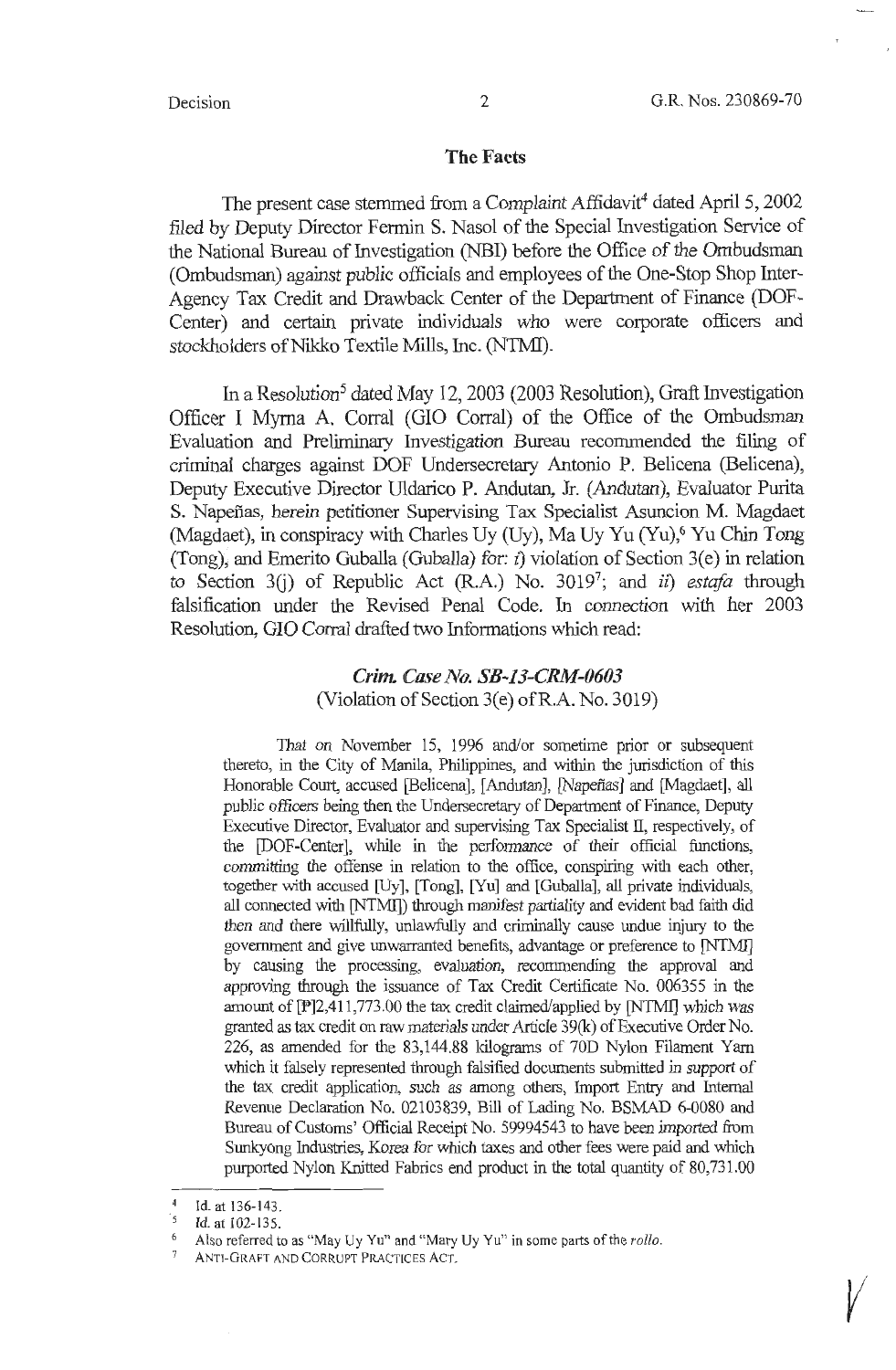kilograms were falsely represented through false documents submitted in support of the tax credit application such as among others, Bill of Lading No. NB44SB7528 and Bill of Lading No. NB46SB7651 to have been exported to Bright Sun Asia International, Singapore, despite the fact which the accused knew fully well that [NTMI] did not import and export as represented to be entitled to the tax credit claimed/applied and once in possession of Tax Credit Certificate No. 006355, [NT.MI] through its accused officers and stockholders, utilized the foll amount thereof in payment of its taxes duties and fees to the damage, undue injury and prejudice of the Government.

## CONTRARY TO LAW.<sup>8</sup>

## *Crim. Case No. SB-13-CRM-0604 (Esta/a* through Falsification of Public Documents)

That on November 15, 1996 and/or sometime prior or subsequent thereto, in the City of Manila, Philippines, and within the jurisdiction of this Honorable Court, accused [Belicena], [Andutan], [Napeñas]and [Magdaet], all public officers being then the Undersecretary of Department of Finance, Deputy Executive Director, Evaluator and supervising Tax Specialist II, respectively, of the [DOF-Center], while in the performance of their official functions, committing the offense in relation to office, conspiring with each other, together with accused [Uy], [Tong], [Yu) and [Guballa], all private individuals, all connected with [NTMI]with intent to defraud through deceit, false pretense and abuse of confidence did then and there willfully, unlawfully and feloniously cause the processing, evaluation, reconunending the approval and approving through the issuance of Tax Credit Certificate No. 006355 in the amount of  $[P]2,411,773.00$ , the tax credit claimed/applied by [NTMI] which was granted as tax credit on raw materials under Article  $39(k)$  of Executive Order No. 266, as amended for the fictitious/non-existent imp011ation of 83,144.88 kilograms 70D Nylon Filament Yarn from Sunkyong Industries by [NTMI], which purported Nylon Knitted Fabrics end product in the total quantity of 80,731.00 kilograms were exported to Bright Sun Asia International, Singapore, falsely made to exist by the accused by falsifying, fabricating and simulating several documents, which were used/submitted in support of the tax credit application, such as, among others, Import Entry and Internal Revenue Declaration No. 02103839, Bill of Lading No. BSMAD 6-0080, Bureau of Customs' Official Receipt No. 59994543, by making it appear that [NTMI] imported 83,144.88 kilograms 70D Nylon Filament Yam from Sunkyung Industries, Korea on May 6, 1996, paid the corresponding taxes/fees therefor; Bill of Lading No. NB44SB7528 and Bill of Lading No. NB46SB7651 by making it appear that [NTMI] shipped/exported, through vessel Neptune Beryl a total of 80,731 kilograms of Nylon Knitted Fabrics on August 20, 1996 and September 9, 1996 respectively to Bright Sun Asia International, Singapore when in truth and in fact, as the accused knew folly well, no such import, payment of taxes/fees and shipment/export were ever made by [NTMI], and once in possession of Tax Credit Certificate No. 006355, [NTMI] through its accused officers and stockholders, utilized the full amount thereof in payment of its taxes duties and fees to the damage and prejudice of the Government.

CONTRARY TO LAW<sup>9</sup>

<sup>8</sup>*Rollo,* pp. 80-81.

<sup>9</sup>ld. at 84-85.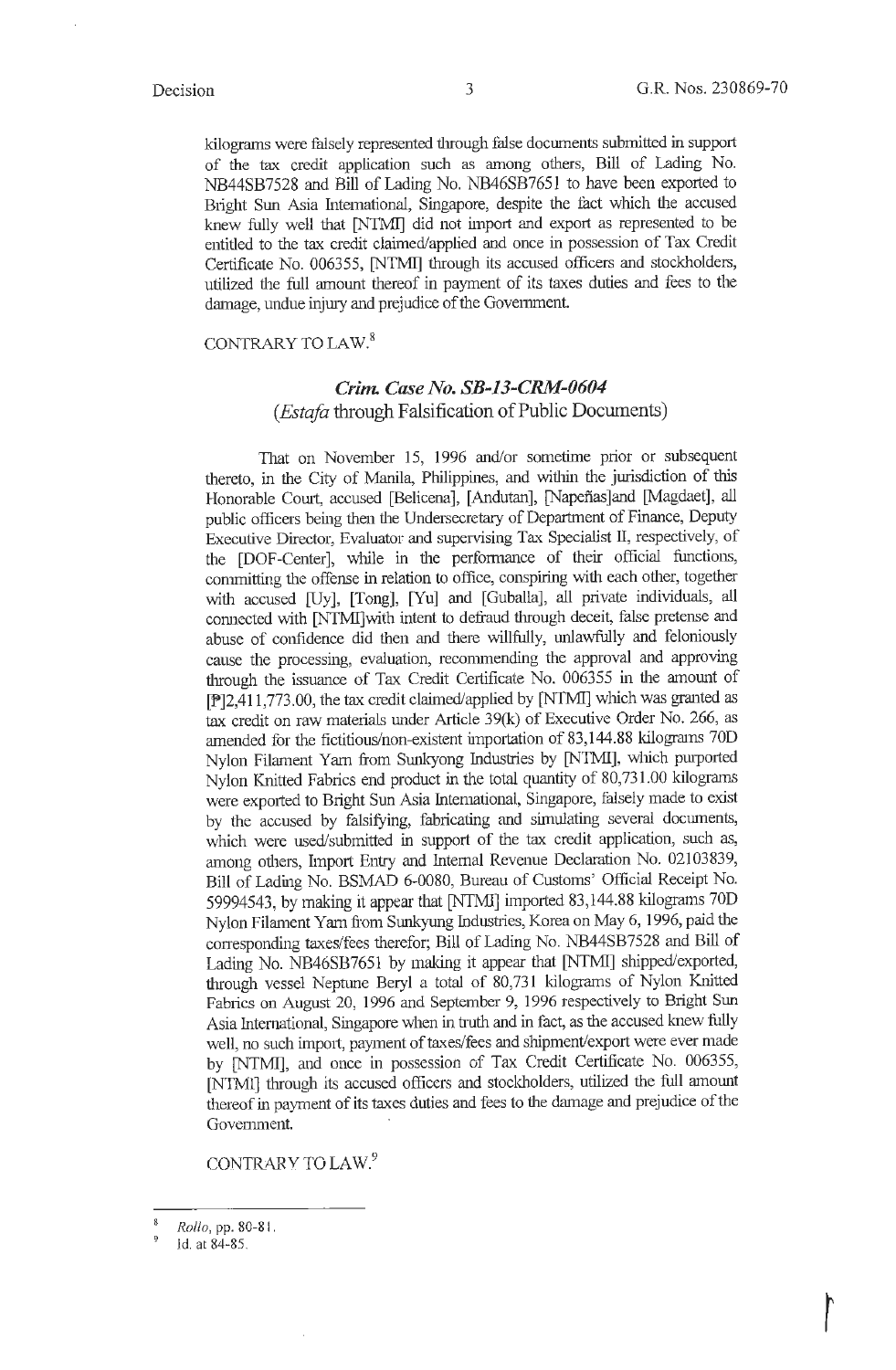---------------

As it happened, the two Information were reviewed by the Office of the Special Prosecutor (OSP) and both were signed by Assistant Special Prosecutor III Irenio M. Paldeng (ASP Paldeng) on March 2, 2007.<sup>10</sup>

On March 2, 2012, then Ombudsman Conchita Carpio Morales (Ombudsman Morales) approved the 2003 Resolution along with the two Information.<sup>11</sup> Ultimately, on May 22, 2013, the two Informations were filed before the SB.<sup>12</sup>

Thereafter, Magdaet filed a Consolidated Motion to Quash Information<sup>13</sup> grounded solely on Section 3(d) of Rule  $117<sup>14</sup>$  of the Revised Rules of Criminal Procedure and argued that her right to speedy disposition of cases and to due process were violated by the Ombudsman's inordinate delay of more than 10 years in determining whether or not to file charges against her in court.

In its Opposition (To Magdaet's Motion to Quash Information),  $15$ the OSP showed a timeline of the case and disclosed that it was incumbent upon former Ombudsman Merceditas N. Gutierrez (Ombudsman Gutierrez) to act on the 2003 Resolution including the two Informations reviewed by the OSP. It begged the Sandiganbayan to consider the political episode that was the troubled leadership of Ombudsman Gutierrez. According to the OSP, said political episode was of general knowledge and constituted political history that heavily affected the affairs of the Ombudsman as an institution and the normal hierarchical process therein. In addition, the OSP faulted Magdaet for not asserting her right to the speedy disposition of her case at the soonest opportunity.

### **The Sandiganbayan Ruling**

The Sandiganbayan, in the herein assailed Resolution dated April 1, 2016, ruled:

**WHEREFORE,** in view of all the foregoing, the Court hereby *DEMES*  the Consolidated Motion to Quash Informations filed by accused Asuncion Magdaet for utter lack of merit.

#### **SO ORDERED. <sup>16</sup>**

Id. at 53-57.

 $10$  Id. at 90.

<sup>&</sup>lt;sup>11</sup> Id. at 134.<br><sup>12</sup> Id. at 90.<br><sup>13</sup> Id. at 53.5

<sup>&</sup>lt;sup>14</sup> RULE 117 - *Motion to Quash* **xxxx**  SECTION 3. *Grounds*. — The accused may move to quash the complaint or information on any of the following grounds: **xxxx** 

<sup>(</sup>d) That the officer who filed the information had no authority to do so(.]

<sup>15</sup> *Rollo*, pp. 87-97.

<sup>16</sup> Id. at 51.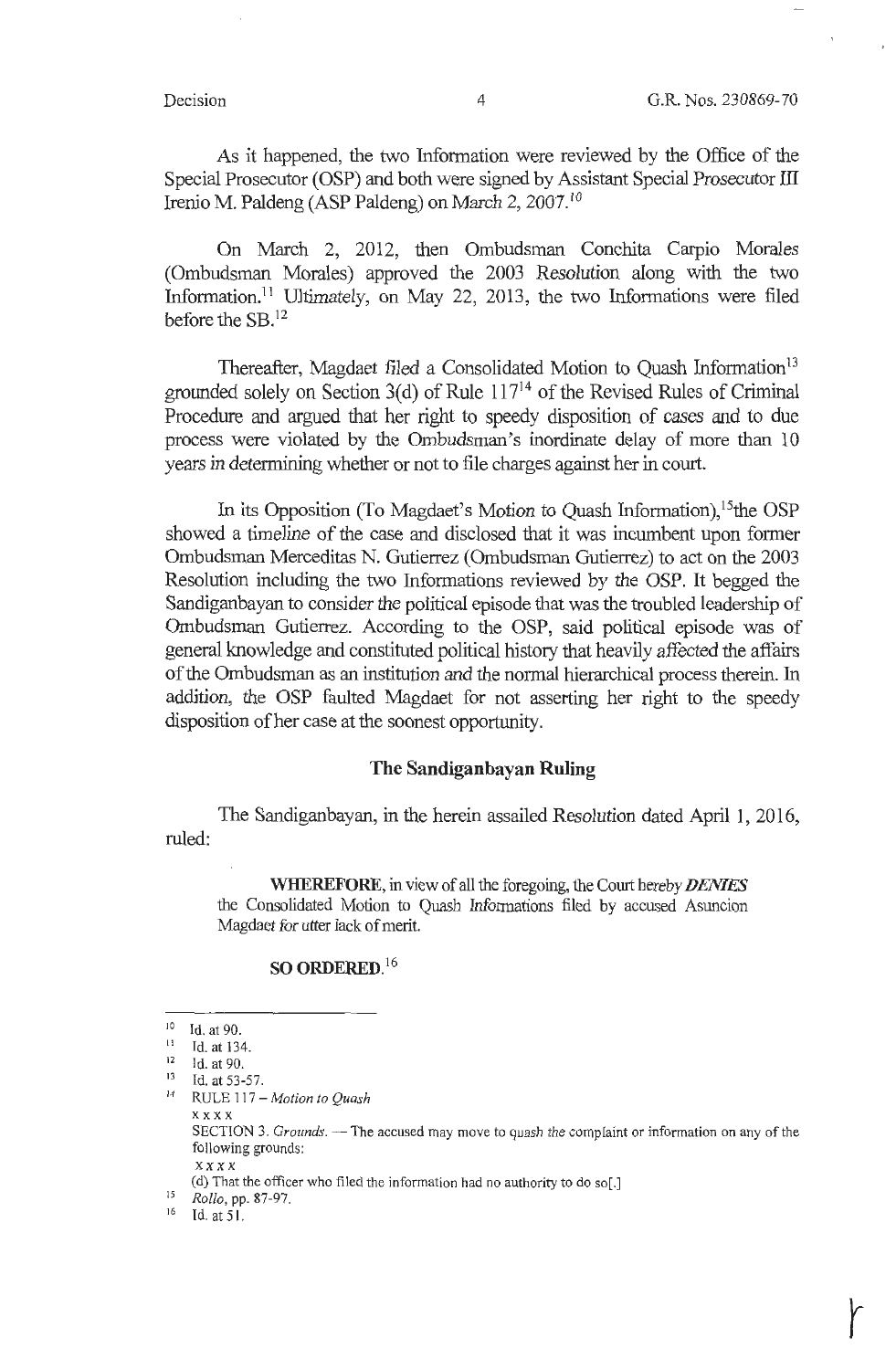In denying the Consolidated Motion to Quash Information, the Sandiganbayan, citing *Alvizo v. Sandiganbayan*,<sup>17</sup> held that structural reorganization in prosecutorial agencies was a valid reason for delay. Further, the Sandiganbayan ruled that the delay cannot be entirely attributed to the Ombudsman but to Magdaet as well for failing to timely demand her right to the prompt resolution of her case.

Magdaet's Consolidated Motion for Reconsideration<sup>18</sup> was likewise denied in the Sandiganbayan Resolution dated December 14, 2016.

Hence, this Petition ascribing grave abuse of discretion on the part of the Sandiganbayan.

Magdaet insists that there was an unexplained and undue delay on the conduct and termination of the preliminary investigation by the Ombudsman which lasted for more than 10 years counted from the time of filing of the complaint up to the filing of the Information in the Sandiganbayan. She asserts that such inordinate delay is violative of her constitutional right to speedy disposition of cases.

In its Comment, <sup>19</sup> respondent People of the Philippines, represented by the Ombudsman through the OSP, prayed for the dismissal of the petition arguing that the Sandiganbayan did not abuse its discretion when it issued the assailed Resolutions as they were rendered "in accordance with existing laws and jurisprudence." Moreover, it maintained that Magdaet's constitutional rights to speedy disposition of cases and to due process were not violated seeing as the Ombudsman acted promptly on the complaint against Magdaet. Lastly, respondent pointed out that while her other co-accused had been actively participating in the trial proceedings before the Sandiganbayan, it was only in November 2014 that Magdaet decided to show up to file a Motion for Reduction of Bail, and when the said motion was granted, she then failed to appear for arraignment and instead filed a Consolidated Motion to Quash Information.

### **The Court's Ruling**

Plainly stated, the issue is: was there a violation of Magdaet's constitutional right to a speedy disposition of her case?

To this, the Court answers in the affirmative.

<sup>&</sup>lt;sup>17</sup> 292-A Phil. 144 (1993).

<sup>18</sup> Id. at 58-62.

<sup>19</sup> Id. at pp. 3 13-336.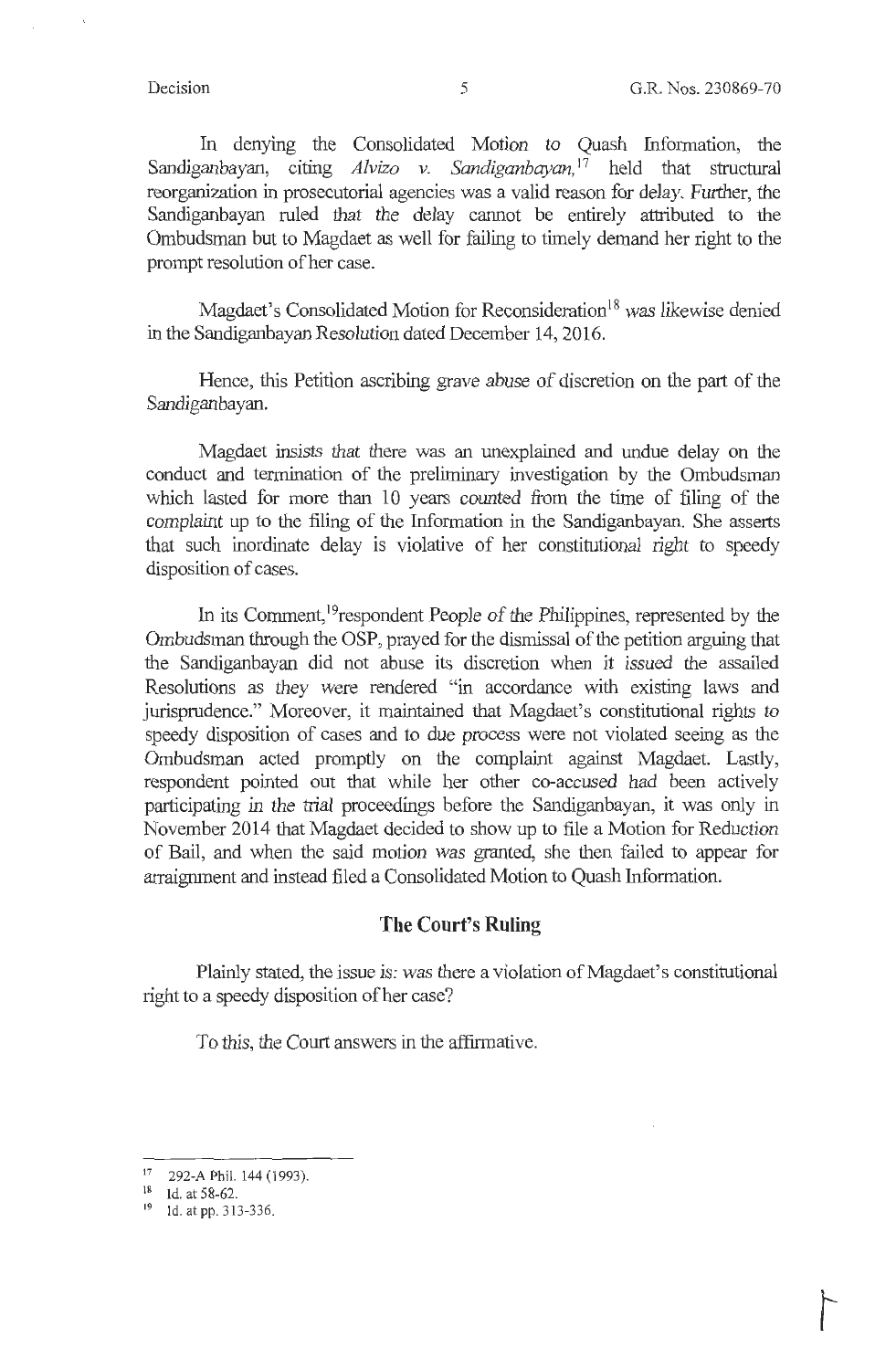*"Justice delayed is justice denied'* is a time-honored and oft-repeated legal maxim which requires the expeditious resolution of disputes, more so in criminal cases where an accused is constitutionally guaranteed<sup>20</sup> the right to a speedy disposition of cases.<sup>21</sup> Albeit commonly invoked in criminal proceedings, the said constitutional right also extends to proceedings either judicial or quasi-judicial so much so that a party to a case may demand expeditious action from all officials who are tasked with the administration of justice, including the Ombudsman<sup>22</sup> – which in itself is Constitutionally committed<sup>23</sup> and mandated<sup>24</sup> to act promptly on complaints filed therewith. However, even with all these provisions enabling the Ombudsman, there is still no period nor a criterion specified to determine what duration of disposition could be considered "prompt."25

Consequently, the Court stepped in and listed factors to consider in treating petitions asserting the right to speedy disposition of cases keeping in mind that delay is not determined through mere mathematical computation but through the examination of the totality of facts and circumstances peculiar in each case.<sup>26</sup>

On August 19, 2019, the Court, in *People v. Sandiganbayan {First Division*<sup>27</sup> citing *Cagang v. Sandiganbayan, Fifth Division*<sup>28</sup> made a definitive ruling on the concept of inordinate delay, *viz.:* 

(1) The right to speedy disposition of cases is different from the right to speedy trial.

The former may only be invoked in criminal prosecutions against courts of law while the latter may be invoked before any tribunal as long as the respondent may already be prejudiced by the proceeding.

(2) For purposes of determining inordinate delay, a case is deemed to have commenced from the filing of the formal complaint and the subsequent conduct of the preliminary investigation.

<sup>27</sup>G.R. No. 229656, August 19, 2019.

<sup>20</sup> Article Ill, Section 16 provides:

*Section 16.* All persons shall have the right to a speedy disposition of their cases before all judicial, quasi-judicial or administrative bodies.

<sup>&</sup>lt;sup>21</sup> *Magno v. People, G.R. No. 230657, March 14, 2018.*<br><sup>22</sup> *Magante v. Sandiganbayan (Third Division), G.R. Nos. 230950-51, July 23, 2018.*<br>23 Article XI, Section 12 provides: **SEC. 12.** The Ombudsman and his Deputies, as protectors of the people, **shall act promptly on complaints filed in any form or manner** against public officials or employees of the Government, or any subdivision, agency or instrumentality thereof, including government-owned or controlled corporations, and shall, in appropriate cases, notify the complainants of the action taken and the result thereof. (Emphasis supplied).<br><sup>24</sup> Sec. 13 of R.A. No. 6770, otherwise known as "THE OMBUDSMAN ACT OF 1989" states:

SEC. 13. Mandate. -- The Ombudsman and his Deputies, as protectors of the people, shall act **promptly on complaints filed in any form or manner** against officers or employees of the Government, or of any subdivision, agency or instrumentality thereof, including government-owned or controlled corporations, and enforce their administrative, civil and criminal liability in every case where the evidence warrants in order to promote efficient service by the Government to the people.

<sup>(</sup>Emphasis supplied). 25 Supra note 22. 26 *Tumbocon* v. *Sandiganbayan Sixth Division,* G.R. Nos. 23S412-15, November 5, 2018.

<sup>&</sup>lt;sup>28</sup> G.R. Nos. 206438, 206458 & 210141-42, July 31, 2018.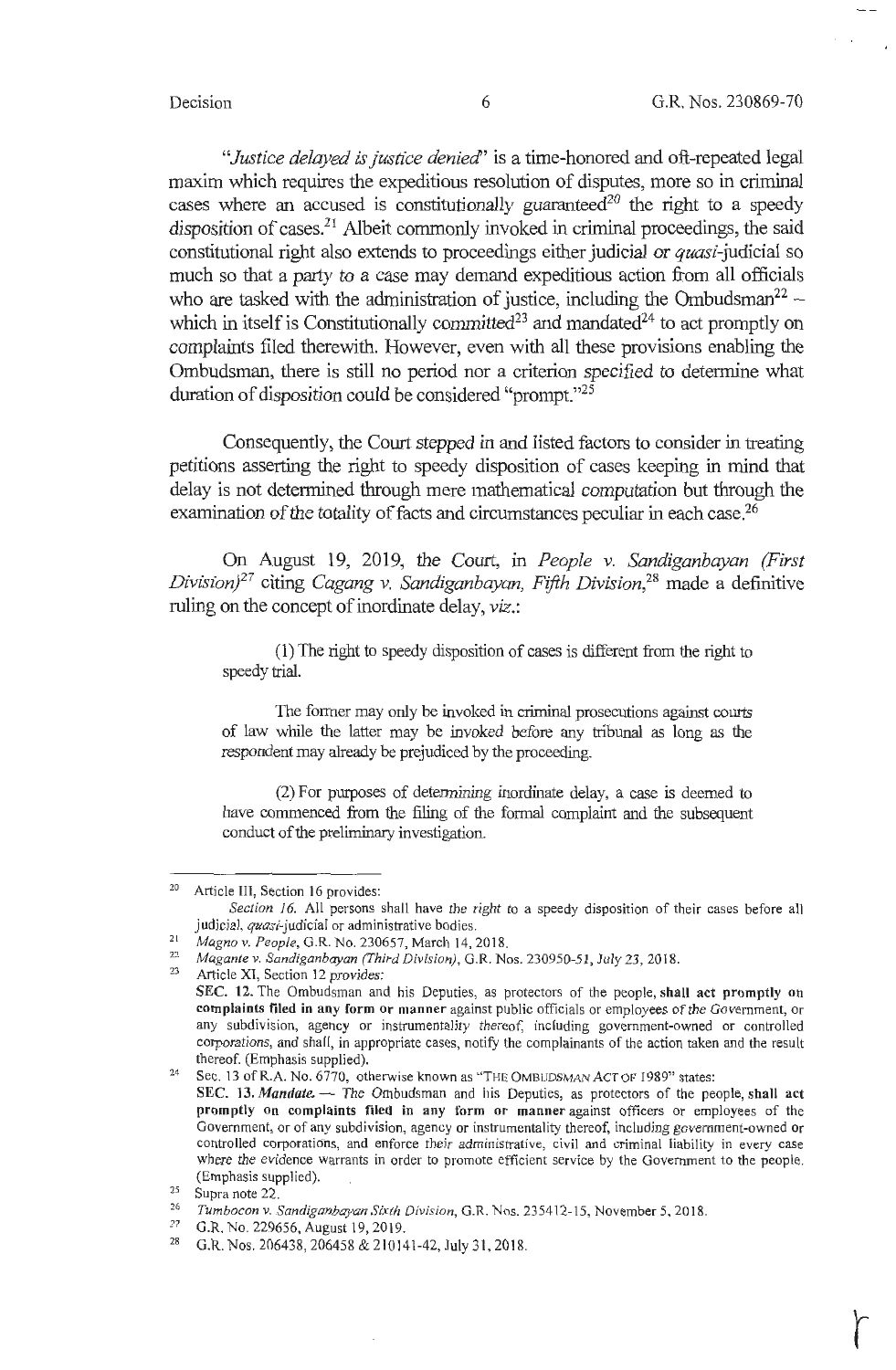*Cagang,* thus, abandoned *People v. Sandiganhayan.* The Ombudsman should set reasonable periods for preliminary investigation and delays beyond this period will be taken against the prosecution.

 $(3)$  Courts must determine which party carries the burden of proof.

If it has been alleged that there was delay within the time periods *(i.e.,*  according to the time periods that will be issued by the Ombudsman), the burden is on the defense to show that there has been violation of their rights to speedy disposition of case or to speedy trial. The defense must prove: (a) that the case took much longer than was reasonably necessary to resolve and (b) that efforts were exerted to protect their constitutional rights.

If the delay occurs beyond the given time period and the right is invoked, the prosecution has the burden of justifying the delay. The prosecution must prove: (a) that it followed the prescribed procedure in the conduct of preliminary investigation and case prosecution; (b) the delay was inevitable due to the complexity of the issues and volume of evidence; and (c) accused was not prejudiced by the delay.

(4) Determination of the length of delay is never mechanical.

Courts must consider the entire context of the case, the amount of evidence and the complexity of issues involved. An examination of the delay is no longer necessruy to justify the dismissal of the case if the prosecution of the case was solely motivated by malice.

(5) The right to speedy disposition of cases (or the right to speedy trial) must be timely raised.

The respondent or the accused must file the appropriate motion upon the lapse of the statutory or procedmal periods, otherwise, they are deemed to have waived their right.

Applying the foregoing tenets to the case at bench, the Court finds that the Sandiganbayan committed grave abuse of discretion amounting to lack or excess of jurisdiction in denying Magdaet's Consolidated Motion to Quash Information.

Here, the criminal complaint against Magdaet was filed on **April 24, 2002.29 On September 20, 2002,** Magdaet submitted her Counter-Affidavit.30 Then, on May 12, 2003, the Ombudsman, through GIO Corral, issued a Resolution finding probable cause against Magdaet. This Resolution was accompanied by two draft Informations which ASP Paldeng reviewed and signed on **March 2, 2007. On March 2, 2012,** Ombudsman Morales approved the 2003 Resolution and the two Informations against Magdaet were filed on **May 22**, **2013.** 

Strikingly, it took eight years, nine months, and 19 days to conclude the preliminary investigation and for the Ombudsman to approve the resolution of GIO Corral, and another one year, two months, and 20 days just to file the

<sup>29</sup>*Rollo,* p. 88.

<sup>30</sup> Id. at 174-185.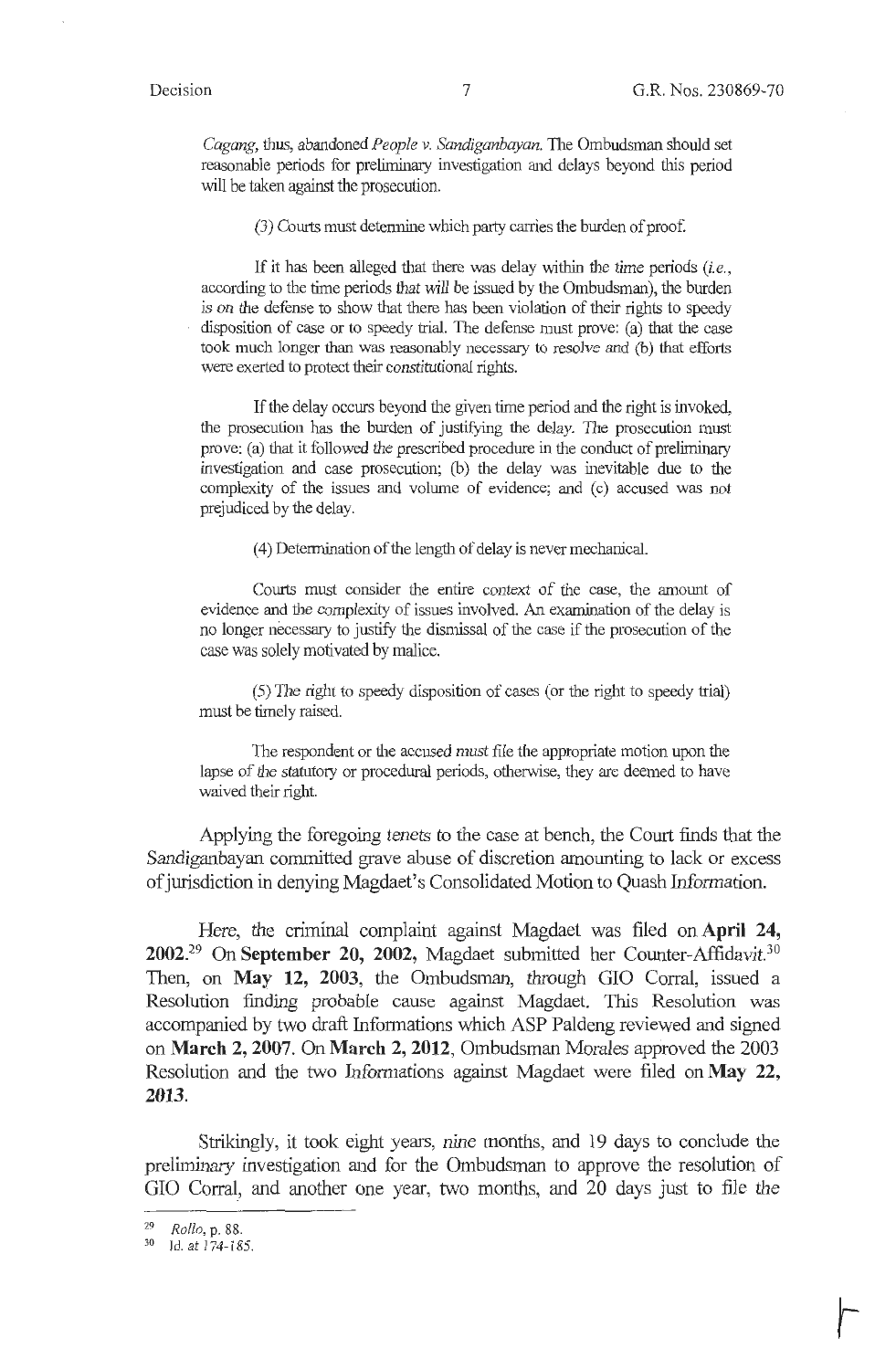l '

Information before the Sandiganbayan. Evidently, the said time span is beyond the reasonable period of 90 days to determine probable cause.<sup>31</sup> Left unsatisfactorily explained, too, is the noticeable gap between May 12, 2003 (the date when GIO Corral found probable cause to indict Magdaet) and March 2, 2007 (the day when ASP Paldeng supposedly reviewed the Information that accompanied the Resolution).

Verily, as stated in *Cagang,* the burden of proving the justification of the delay rests upon the prosecution, or in this case, respondent. For its part, respondent contended that the delay in the filing of the Information was due to a political episode that resulted in the disruption of the hierarchy within the Ombudsman.

The Court does not tolerate such a flimsy excuse to not resolve the case at the earliest opportunity. In *People v. Sandiganbayan (Fifth Division),*  32 the Court held that "the prolonged investigation of the case from 1998 to 2009 by three Ombudsmen with divergent views as to what charges should be filed and the persons to be indicted cannot be sufficient justification for the unreasonable length of time it took to resolve the controversy."

Contrary to the ruling of the Sandiganbayan, respondent did not offer any plausible explanation for the excessive delay in resolving Magdaet's case. The period of 2002 to 2013 to resolve a case is clearly an inordinate delay, blatantly intolerable, and grossly prejudicial to the constitutional right of speedy disposition of cases. Thus, Magdaet was clearly prejudiced because of the excessive delay in the disposition of her case by the Ombudsman, and thus warranting the dismissal of the criminal case against her.<sup>33</sup> Such unjustified delay in the disposition of cases renders the rights of the people guaranteed by the Constitution and by various legislations inutile. 34

**WHEREFORE,** the present Petition is **GRANTED.** The Resolutions dated April 1, 2016 and December 14, 2016 of the Sandiganbayan in SB-13-CRM-0603 to 04 are hereby **REVERSED and SET ASIDE.** The criminal case filed against Asuncion M. Magdaet is hereby **DISMISSED** for violation of her Constitutional right to speedy disposition of cases.

#### **SO ORDERED.**

 $\bigwedge^k$  ( lup  $\bigvee$ 

. **JOSE C. REYES, JR.**  (J *Associate Justice* 

- <sup>31</sup> People v. Sandiganbayan, 723 Phil. 444 (2013)<br><sup>32</sup> 791 Phil. 37 (2016).
- 
- $\frac{33}{34}$  Supra note 26. Supra note 32.
-